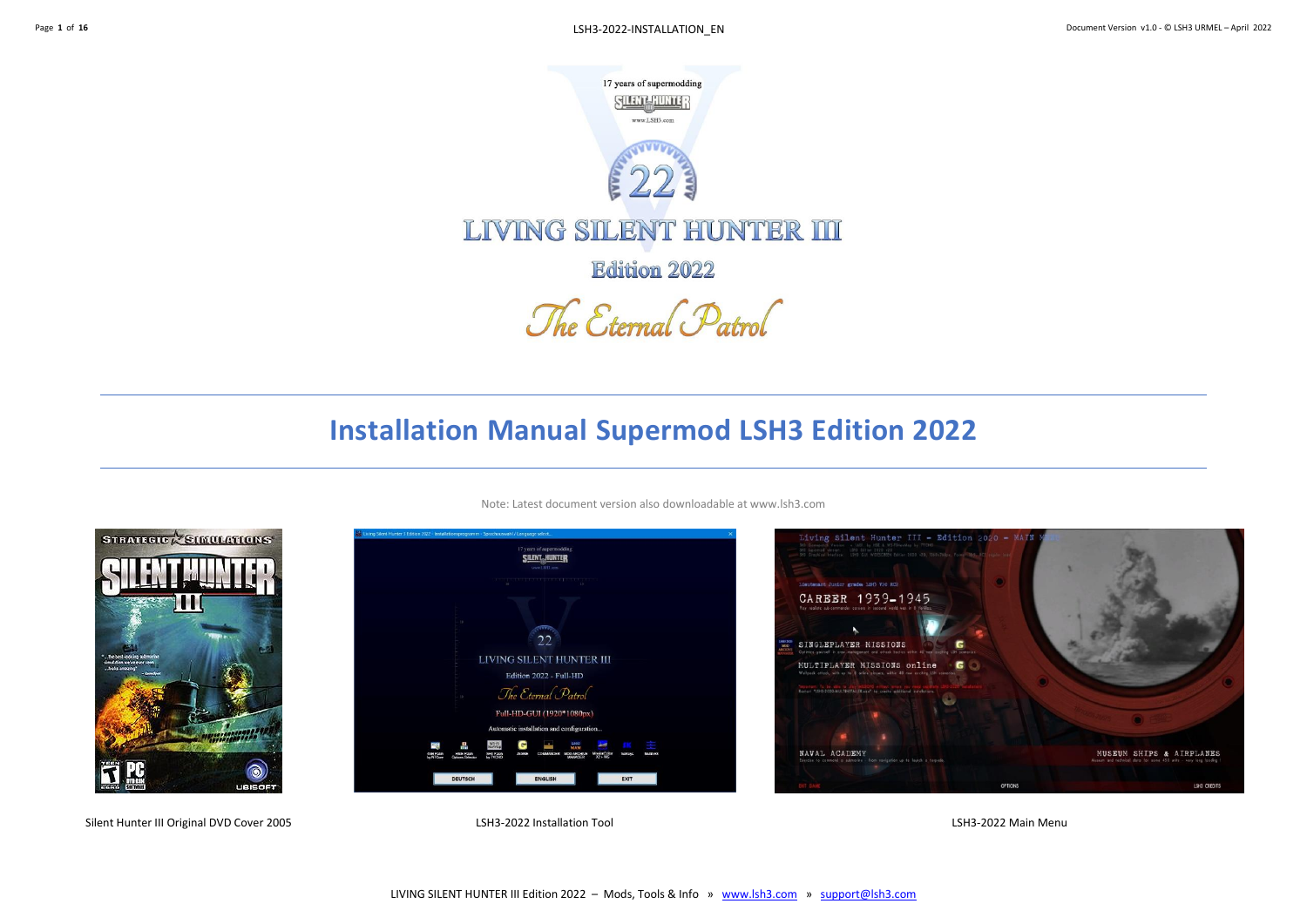## **Contents**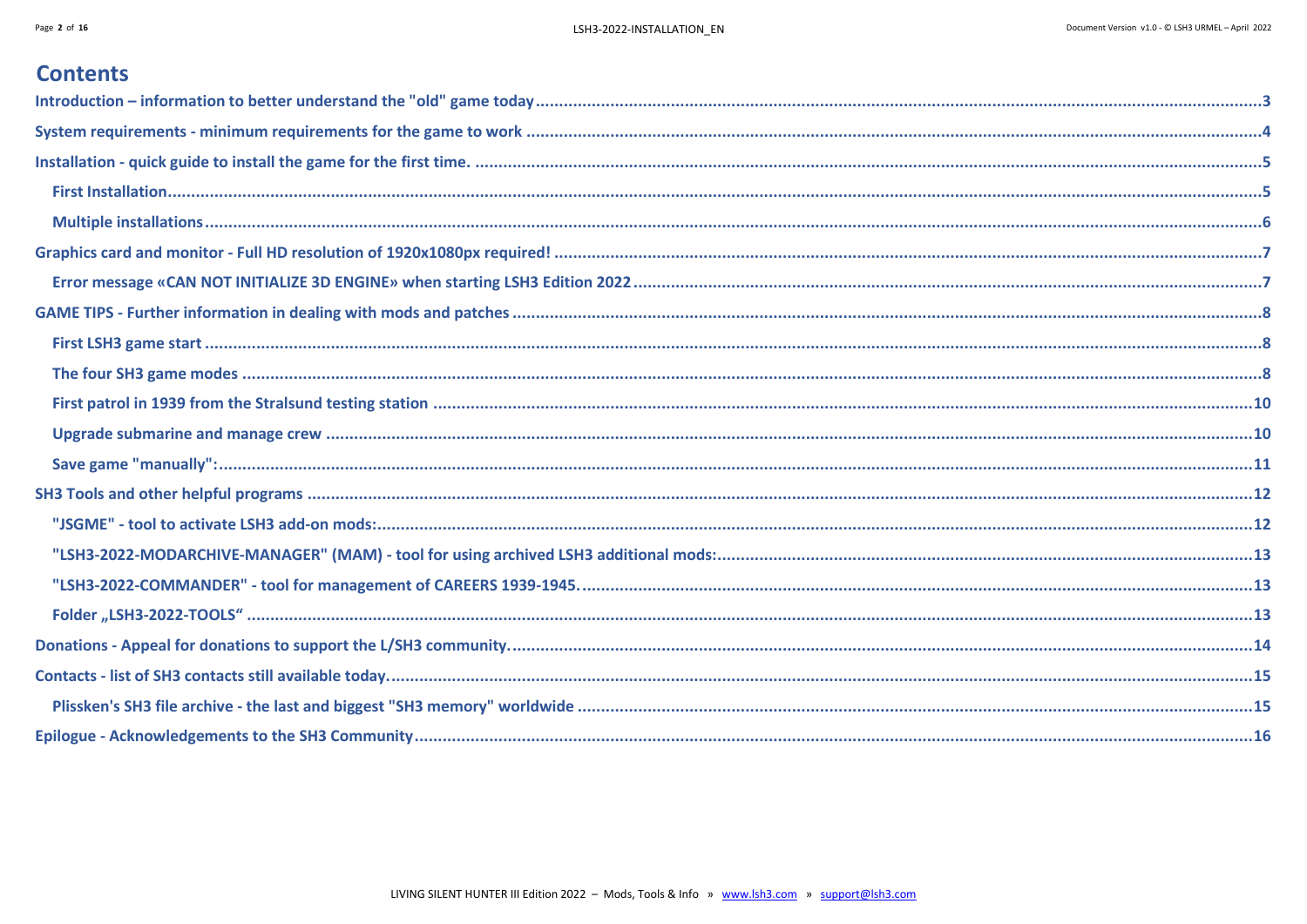## <span id="page-2-0"></span>**Introduction – information to better understand the "old" game today**

After the release of the original game "Silent Hunter III" by Ubisoft in March 2005, it was not immediately apparent how unique this WWII submarine combat simulation would become. This is because the first SH3 game version had countless "bugs". Fortunately, the Romanian SH3 dev team was able to fix a few more bugs until Ubisoft financially pulled the plug on the SH3 dev team (last SH3 patch version: 1.4.0.1, June 2005). After that, our SH3 community was on its own.

Over the past 17 years, hundreds of submarine fans worldwide (programmers, modders, designers and WWII historians) have worked privately and for free to improve the game year after year. Today, countless individual mods exist that can selectively improve SH3. Unfortunately, these, often uncoordinated, individual works have also led to new problems, for example, at the expense of compatibility and game stability. The creators of SH3 supermods (such as GWX, NYGM, WAC, CCOM, AOTD, LSH3) aimed to guarantee a certain game stability to the developed game by selecting and harmonizing the individual mods.

This SH3 Supermod "**Living Silent Hunter 3 - Edition 2022 - The Eternal Patrol**" contains a careful selection and combination of SH3 add-on mods and SH3 patches available worldwide, taking into account our LSH3 quality criteria, such as compatibility, game stability, WW2 historical accuracy.

Please read this document completely! Each topic contains important information and valuable tips in dealing with Supermod "LSH3 Edition 2022".

After all these years, we would like to express our heartfelt thanks to many dear people (see page 19 for acknowledgements). No one would have ever thought it possible in 2005 that we would unite once again in the "Corona Year 2020" to keep SH3 alive beyond the 2020s!

One last time: "Good hunting, you hellhounds".

"The old men and the sea" - or - 17 years fighting for the wonderful submarine simulation game "Silent Hunter III" from Ubisoft!

**We dedicate our last LSH3-2022 Supermod to our deceased German and Swiss comrades:**

Mattias MATZ1962 († 22.01.2017), Marcel PATUXAI († 30.11.2017), Giesbert GILLEBERT († 11.04.2018), Robert ROWI († 23.08.2018), Beni UHU († 15.06.2020) und Ariel **URMEL († 22.12.2021).**

#### **We all miss you!**

Blueduck and the LSH3-Team, April 2022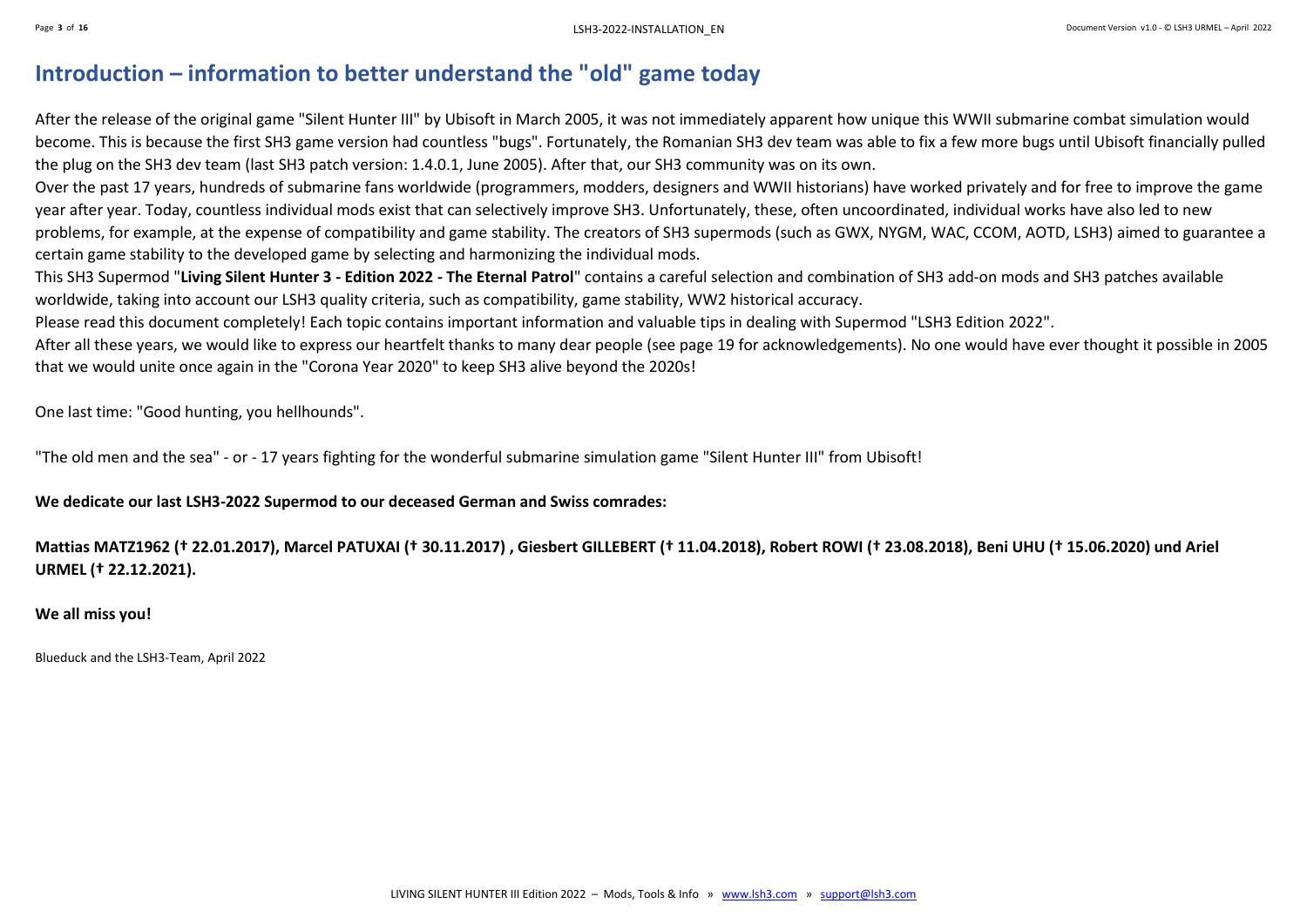## <span id="page-3-0"></span>**System requirements - minimum requirements for the game to work**

Supermod "Living Silent Hunter 3 - Edition 2022" is a public and free project! All our LSH3 files can always be downloaded for free on the official LSH3 website [www.lsh3.com.](http://www.lsh3.com/) We strongly recommend not to use unverified and/or paid "LSH3" versions from other sources.

#### **System requirements for hardware and software:**

| PC:                                  | Windows 10, 64-bit, with at least 8 GB RAM<br>Separate PC graphics card, from NVIDIA or AMD (OnBoard graphics modules from MSI are unsuitable)<br>At least 12GB free hard disk space, for the installation process<br>8.2GB free disk space, per installation                           |
|--------------------------------------|-----------------------------------------------------------------------------------------------------------------------------------------------------------------------------------------------------------------------------------------------------------------------------------------|
| Laptop:                              | High-quality laptop, with Windows 10, 64-bit, with at least 8 GB RAM.<br>Separate graphics card module, from NVIDIA or AMD (OnBoard graphics modules from MSI are unsuitable)<br>At least 12GB free disk space, for the installation process<br>8.2GB free disk space, per installation |
| <b>Graphics card</b><br>and Monitor: | For this LSH3 version, the graphics card and monitor must be capable of full HD and a resolution of 1920x1080 px.                                                                                                                                                                       |
| $UBI^*$ :                            | Pre-installed original game "Silent Hunter III" by Ubisoft©.<br>Accepts all original installations from DVD, UPLAY or STEAM.                                                                                                                                                            |
| *Note UBI:                           | To install the free supermod "LSH3-Edition-2022", a valid license from Ubisoft© for the original game<br>"Silent Hunter III ©" is mandatory!<br>The LSH3 team distances itself explicitly from illegally acquired game licenses and/or pirated copies!                                  |
|                                      |                                                                                                                                                                                                                                                                                         |

The original game Silent Hunter III can be purchased at the **UBISOFT-STORE**, at[: https://store.ubi.com](https://store.ubi.com/) or also in the **STEAM-SHOP**, at:<https://store.steampowered.com/>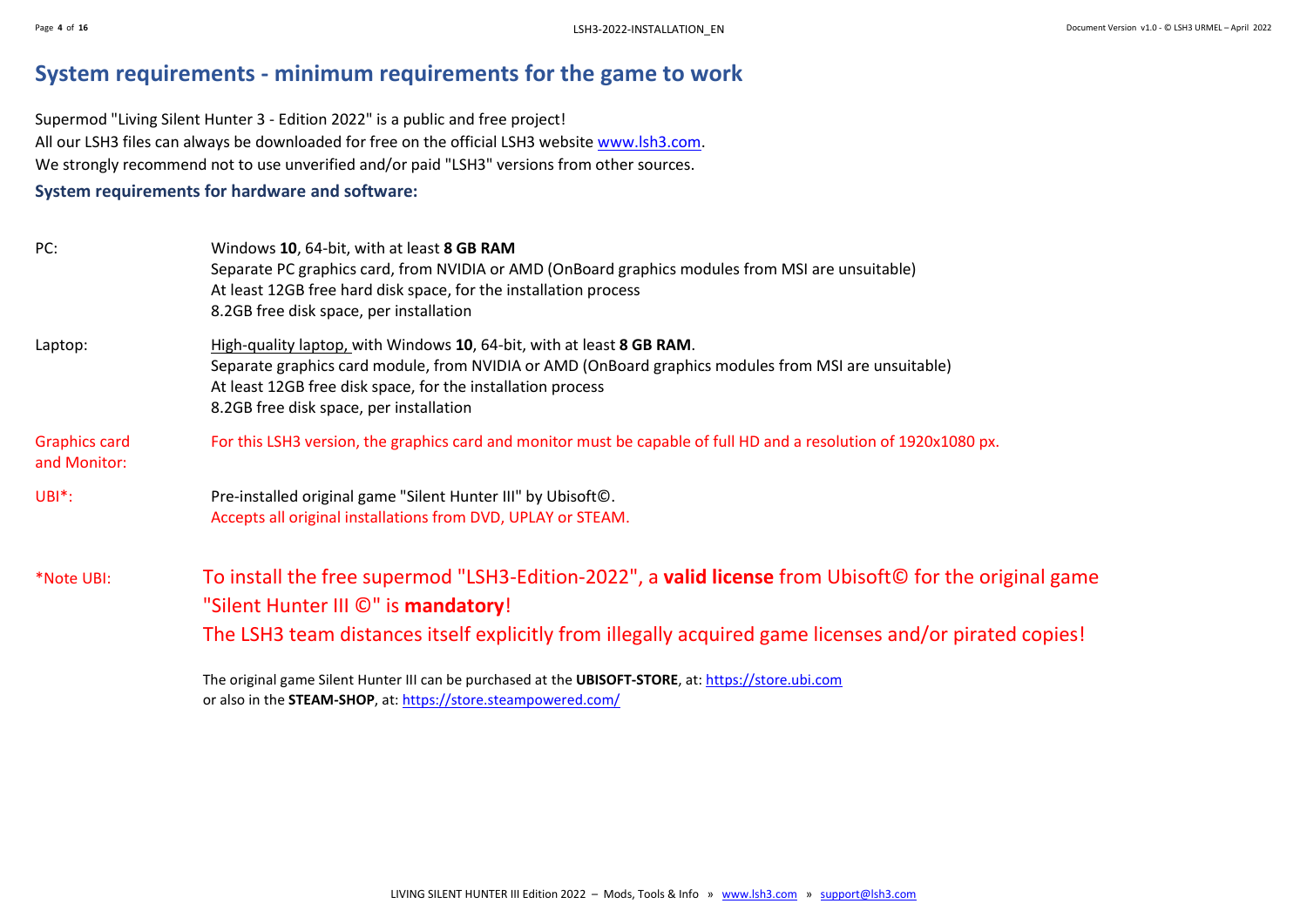## <span id="page-4-0"></span>**Installation - quick guide to install the game for the first time.**

Always install LSH3-2022 on the fastest disk. An SSD data carrier is clearly preferable. To run one or more installations, all LSH3-2022 download files must always be located in the same folder. After downloading fro[m www.lsh3.com,](file:///D:/Spiele/__LSH3-KnowHow/_Manuals-2020/www.lsh3.com) the LSH3-2022 installation file (**LSH3-2022-INSTALLATION.EXE**) is usually located in the download folder.

We recommend to move the loaded file from the DOWNLOAD folder to a new folder **before the first installation.** For example, create a new folder **\LSH3-2022-DOWNLOAD\,** move the loaded file into it and start the first installation from this folder.

### <span id="page-4-1"></span>**First Installation**

- 1. For the first installation open or start the downloaded file "**LSH3-2022-INSTALLATION.EXE".**
- 2. Confirm the optional Microsoft Defender SmartScreen security message to start the installation (see screens below).

| $\times$<br>Windows protected your PC<br>Windows Defender SmartScreen prevented an unrecongnised app from starting.<br>Running this app might put your PC at risc. | $\times$<br>Windows protected your PC<br>Windows Defender SmartScreen prevented an unrecongnised app from starting.<br>Running this app might put your PC at risc. |
|--------------------------------------------------------------------------------------------------------------------------------------------------------------------|--------------------------------------------------------------------------------------------------------------------------------------------------------------------|
| More info <<< click here !<br>Don't run                                                                                                                            | LSH3-2022-INSTALLATION.EXE<br>Application:<br>Unknown publisher<br>Publisher:                                                                                      |
|                                                                                                                                                                    | Run anyway<br>Don't run                                                                                                                                            |

3. Follow the instructions in the LSH3-2022 installation program **exactly**!

Tip: Already **during the first installation**, think about whether you will need additional installations with different installation names later!

We strongly recommend to create multiple LSH3 Edition 2022 installations!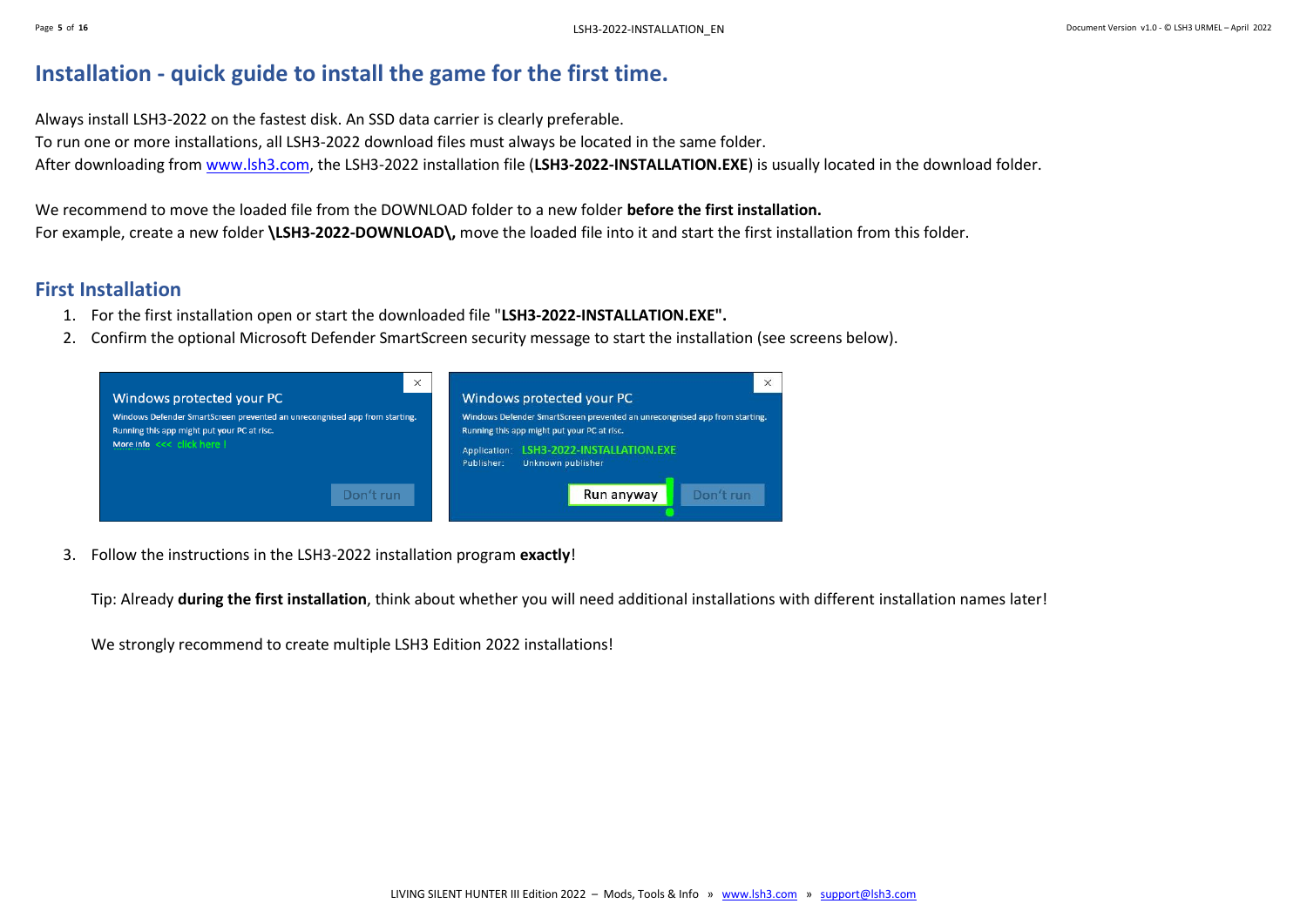## <span id="page-5-0"></span>**Multiple installations**

If you only want to play **CAREERS** and never want to change anything in the game, you actually only need a game installation!

For ambitious SH3 U-Boat players who want to use the game to its full extent - i.e. with all included patch options, additional mods and mission packs - we strongly recommend to create multiple LSH3-2022 game installations! Why?

If you test mods and patches with only one CAREER installation and activate them afterwards, you risk the total loss of the created precious CAREER! Additional mods or patch options must always be tried and tested before applying desired settings in the LAUFBAHN installation. Such trial runs must never be tested on the CAREER installation! A second LSH3 installation is therefore useful.

With a second LSH3 installation 40 new SINGLE PLAYER MISSIONS can be activated and played! Use the additional mod "LSH3-2022\_Single-&OnlineMultiMissions\_NoCareer" in the LSH3-2022 MOD ARCHIVE MANAGER. All SINGLE PLAYER MISSIONS allow the free choice of submarine type, year, equipment and crew. This also makes it possible to test all included patch options and additional mods in all game situations. The training and mastering of SINGLE PLAYER MISSIONS is an important basis to be able to play through a CAREER until 1945 later on.

**After** the first installation (file: LSH3-2022-INSTALLATION.EXE) in the same folder is new also the **Multi installation file "LSH3-2022-MULTIINSTALLATION.EXE"!**

To create further installations simply start the file **"LSH3-2022-MULTIINSTALLATION.EXE".**

This way the large installation package does not need to be unpacked again.

For more on MULTIINSTALLATION, see also TIPS starting on page 11.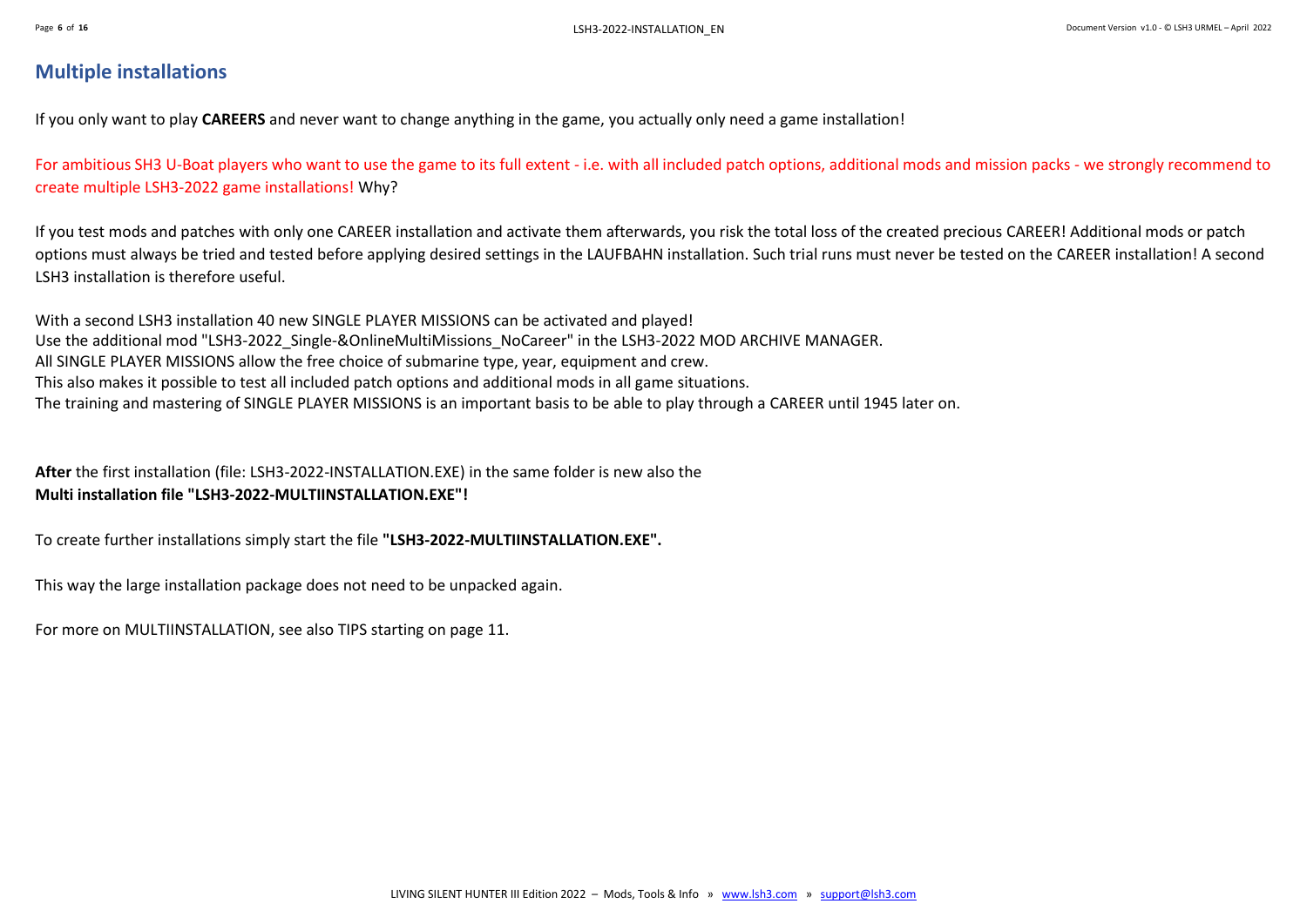## <span id="page-6-0"></span>**Graphics card and monitor - Full HD resolution of 1920x1080px required!**

In order to play "LSH3 Edition 2022" under Windows 10, the graphics card and monitor must support the full HD resolution of 1920x1080px.

If the resolution of the FHD monitor is set to a lower resolution, this should not be a problem, as the graphics card and the monitor support the higher resolution and the game then automatically sets the higher resolution and also resets it after exiting.

## <span id="page-6-1"></span>**Error message «CAN NOT INITIALIZE 3D ENGINE» when starting LSH3 Edition 2022**

In order to be able to start "LSH3 Edition 2022", the monitor and the graphics card driver must enable the FullHD resolution "1920x1080px". If this resolution is not provided for in the graphics card driver or is not supported by the monitor, the error message "CAN NOT INITIALIZE 3D ENGINE" will appear. Depending on the graphics card driver version, the missing widescreen resolution (1920x1080px) can be "added" directly in the respective NVIDIA or AMD system control.

For multi-screen systems with different resolutions, it is important that the Full HD monitor is selected as the main display or primary display device.

| $\Box$ $\times$<br>$-$                                                                                            |
|-------------------------------------------------------------------------------------------------------------------|
|                                                                                                                   |
|                                                                                                                   |
|                                                                                                                   |
|                                                                                                                   |
| Die NVIDIA nView Technologie gibt Ihnen die Möglichkeit, festzulegen, wie Sie mehrere Anzeigen verwenden möchten. |
|                                                                                                                   |
|                                                                                                                   |
|                                                                                                                   |
|                                                                                                                   |
|                                                                                                                   |
|                                                                                                                   |
|                                                                                                                   |
|                                                                                                                   |
| 2. Ordnen Sie die Symbole so an, dass sie der tatsächlichen Anordnung der Anzeigen entsprechen.                   |
|                                                                                                                   |
|                                                                                                                   |
|                                                                                                                   |
|                                                                                                                   |
|                                                                                                                   |
|                                                                                                                   |
|                                                                                                                   |
|                                                                                                                   |
|                                                                                                                   |
|                                                                                                                   |
|                                                                                                                   |

Then start the game and test whether the game works without errors.

#### Setting under **Windows** Setting under **NVIDIA**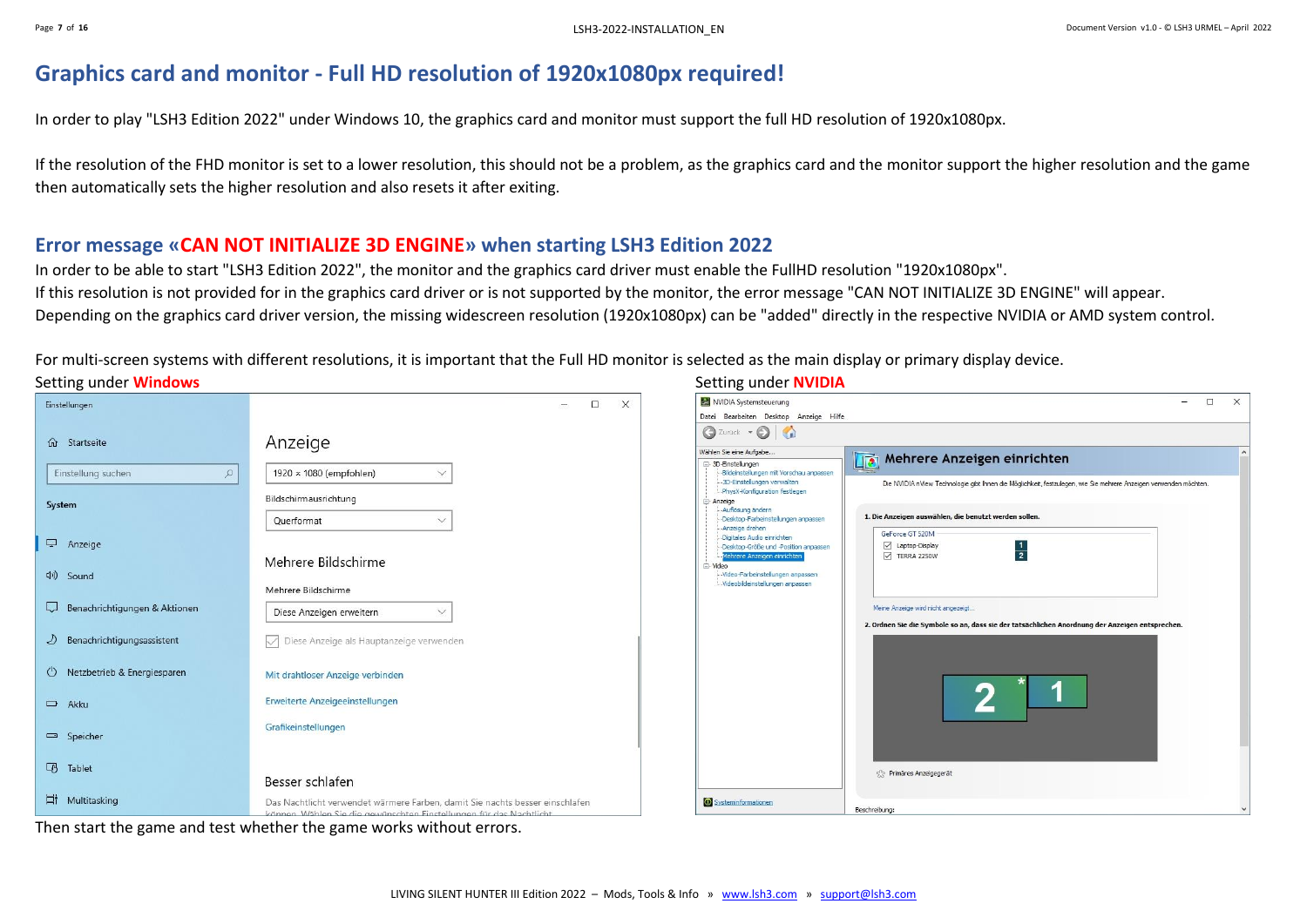## <span id="page-7-0"></span>**GAME TIPS - Further information in dealing with mods and patches**

The following tips and information contain 17 years of experience with L/SH3. We therefore strongly recommend to implement all information to enjoy the old game as crash-proof as possible!

### <span id="page-7-1"></span>**First LSH3 game start**

After each installation - as the first action - one of the five "TUTORIALS" should always be started. Start one of the TUTORIALS, test briefly whether everything basically works, finish the TUTORIALS and then finish the game completely. Only with termination of the game, all game settings of a new installation are "saved" and are therefore "valid" for further game starts.

### <span id="page-7-2"></span>**The four SH3 game modes**

The original SH3 concept from UBISOFT was designed to play four different SH3 game modes - with only one installation - ("TUTORIAL", "CAREER" as well as "SINGLE PLAYER MISSIONS" and "MULTI PLAYER MISSIONS (Online)"). Unfortunately, the "four game mode concept" was not sufficiently programmed out at the time and therefore never worked flawlessly. If you want to use all four SH3 game modes today, you need three separate LSH3 installations.

#### **Play CAREER mode**

We always recommend that you first complete all five "COMMANDER TRAINING COURSES" and finish them with an examination. Only by completing the exams will your "commander" have the earned "experience bonus" to be optimally equipped for a "CAREER".

#### **Play «CAREER 1939-1945»**

Playing a historical **CAREER** is the "king mode" of SH3 and by far the biggest challenge for the player.

A **CAREER** is usually played for years. Starting a new **CAREER** is therefore a very important and long-term decision.

Therefore, there are many things to consider.

Once a new "CAREER" is started, **no changes to the game (through mods or patches) may be made afterwards**.

It is therefore important to know before starting a new "CAREER", whether you need additional mods or want to change patch options.

If this is disregarded - i.e. if additional mods or patch options are activated **later** - this will most likely lead to the loss of the entire "CAREER". Additional mods or patch options should at least be tested in a "TUTORIAL" (not recommended) before creating a new "CAREER".

We recommend creating a second installation to be able to test additional mods or patch options in detail. Advantage: The second installation can also be used for SINGLE PLAYER MISSIONS!

Start the multi-installation program **("LSH3-2022-MULTIINSTALLATION.EXE")** to create another LSH3-2022 installation.

#### **Play SINGLE PLAYER MISSIONS**

The best training for a later CAREER is to play as many SINGLE PLAYER MISSIONS as possible first!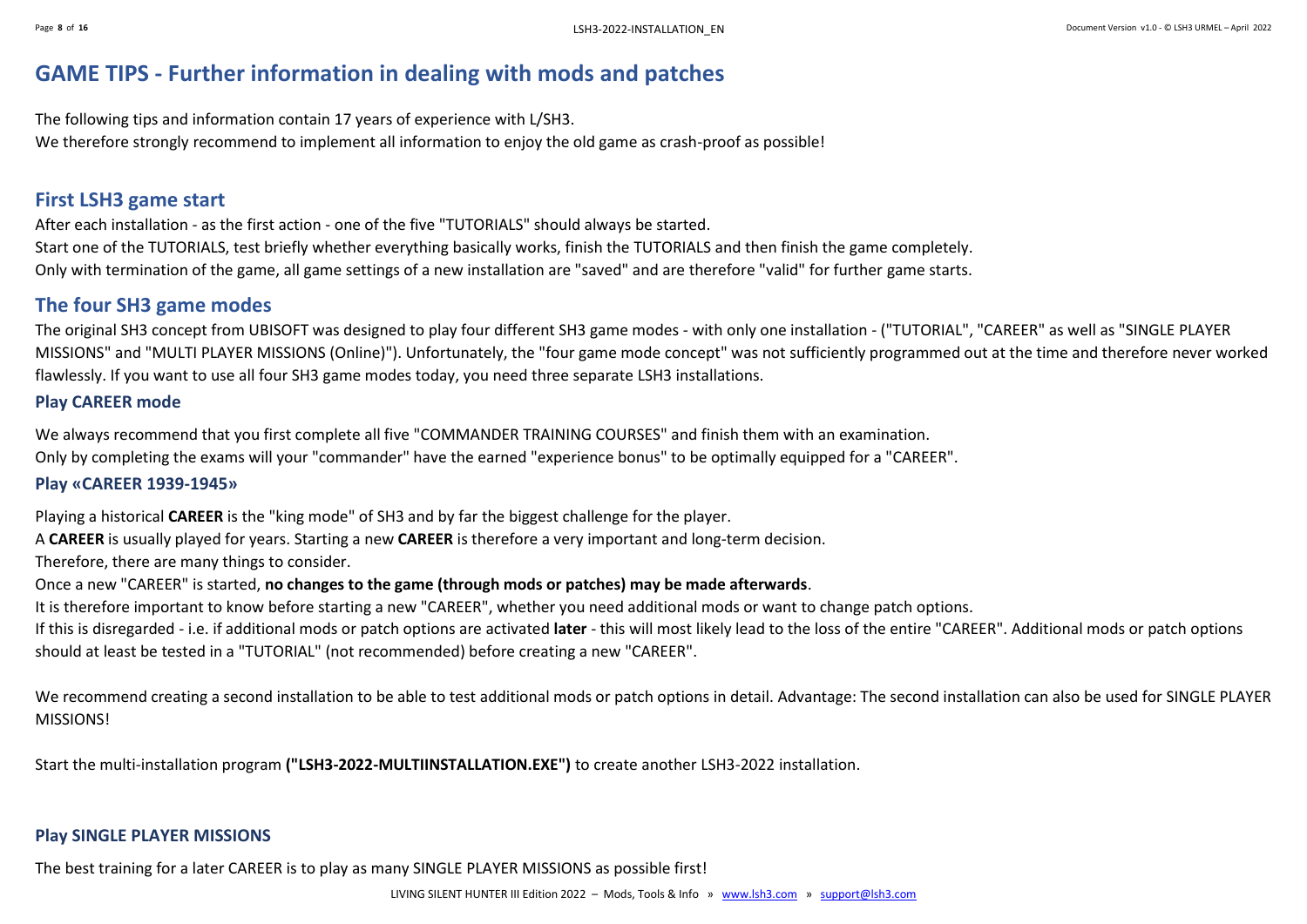In LSH3-2022 there are 40 exciting new "SINGLE PLAYER MISSIONS" available (Mod: "\_LSH3-2022\_Single-&OnlineMultiMissions\_NoCareer"). As mentioned above, for SINGLE PLAYER MISSIONS you need a second separate LSH3-2022 installation. CAREERand SINGLE PLAYER MISSIONS should never be played with only one installation! Advantage: This second installation can also be used for extensive testing for mods or patches. Start the multi installer ("**LSH3-2022- MULTIINSTALLATION.EXE**") to create another LSH3-2022 installation (for SINGLE MISSIONS).

#### **Play "MULTIPLAYER MISSIONS (Online)".**

For the LSH3 team it was always important to be able to play together online. **The game experience of hunting together in a pack is simply unsurpassed!** Unfortunately, UBI has neglected the SH3 MULTI PLAYER modes (online) and the necessary UBI game servers are no longer available for years. The only way to still play "SH3 in a pack" online today allows the VPN tool HAMACHI (LogMeIn-HAMACHI). The installation of "LogMeIn-HAMACHI" for SH3 is a bit demanding, but works fine. You can find the tool "LogMeIn-HAMACHI" and the manual in the installation folder under **...\\_LSH3-2022-TOOLS\Hamachi - Online\** !

In LSH3-2022 there are 40 exciting new "MULTI PLAYER MISSIONS" available (Mod: "\_LSH3-2022\_Single-&OnlineMultiMissions\_NoCareer"). If you want to play "MULTI-MISSIONS (Online)" you need a separate LSH3-2022 installation. Important: To be able to connect to each other online, **a fixed/identical mod setting of all players is always necessary.**

Start the Multi-Installation program **("LSH3-2022- MULTIINSTALLATION.EXE")** to create another LSH3-2022 installation (for ONLINE). Then start the LSH3-2022-MOD-ARCHIV-MANAGER to unlock the mod " LSH3-2022 Single-&OnlineMultiMissions NoCareer" for JSGME.

During an online session we strongly recommend to connect via a live communication tool (e.g. Skype or TS), because many things have to be discussed live! The server creator should give clear instructions, e.g. about the mod accepted in the session, allowed boats and login order!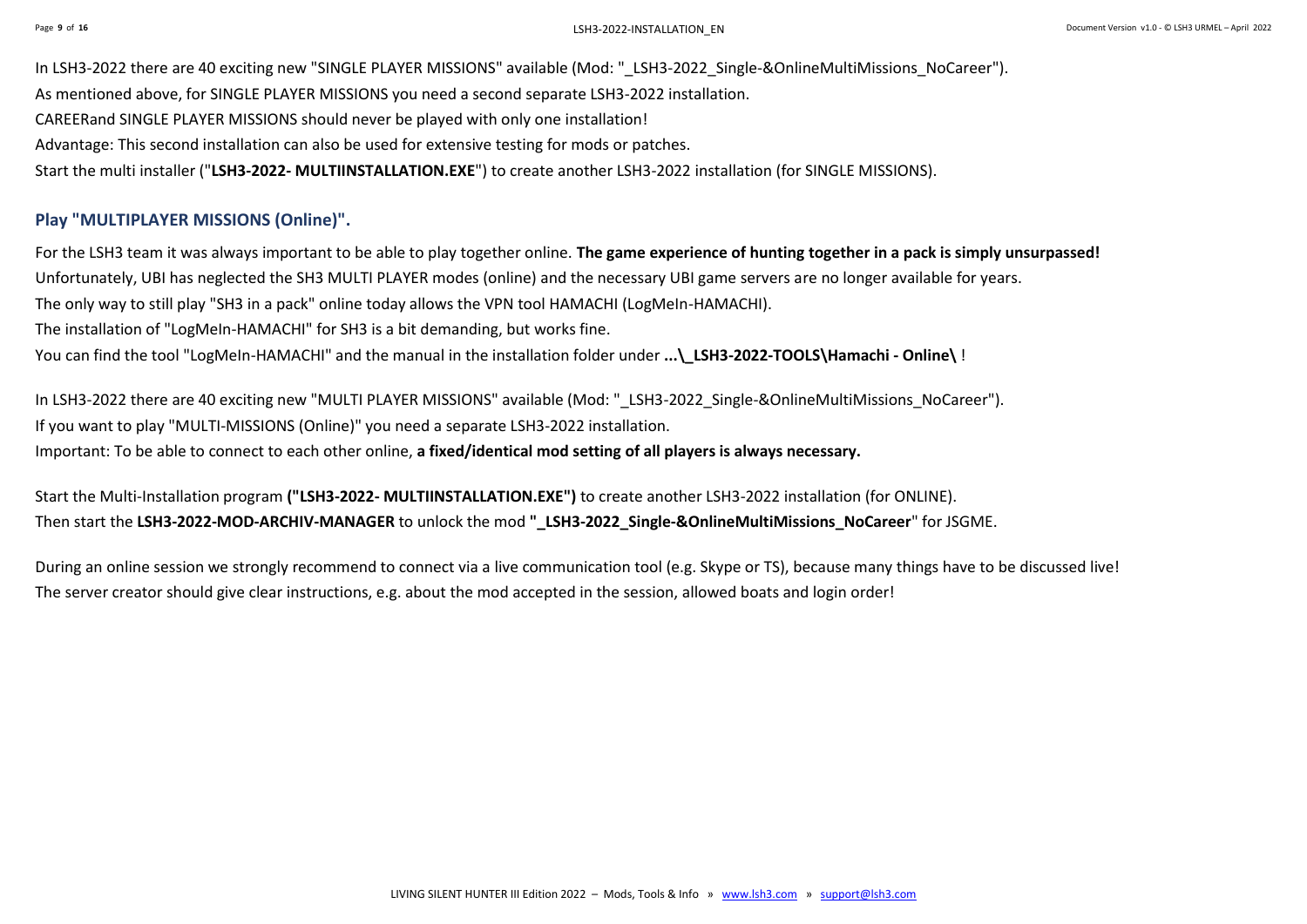## <span id="page-9-0"></span>**First patrol in 1939 from the Stralsund testing station**

In LSH3, the world war scenario starts as early as **August 1, 1939**, one month before the historic start of the war on September 1, 1939.

At **CAREER START in 1939**, the **first patrol** should and must be completed from the Stralsund testing station. Thus, exactly at the beginning of the war, combat operations and flotilla transfers become possible on September 1, 1939!

For the first **test patrol,** the given submarine **must never** be changed**!**

Observe the given time window of the test patrol, fulfil the mission objectives and do not dock in Stralsund too early!

Immediately after docking in Stralsund, a flotilla transfer can be requested, e.g. to the 1st or 7th flotilla.

If the message GRID SQUARE/GS = NULL appears afterwards, you have docked too early and the first **test patrol** must be repeated.

After **completion of each patrol with a new boat,** the game must be completely terminated!

This reduces the risk of not being able to load the achieved game state.

### <span id="page-9-1"></span>**Upgrade submarine and manage crew**

Newly selected submarine types (their boat equipment or crews) **may never be changed or upgraded before a first (test) patrol**!

For each newly selected submarine type, the **first (trial) patrol** must always take place in the specified **original condition of boat and crew**!

Only **after** completion of the **first patrol**, promotions of the crew can be made.

Always finish the game completely after the first completed patrol run!

This reduces the risk of not being able to load the existing savegame again.

#### **If the first trial patrol run is successfully completed, the following rules apply:**

- 1. always promote your crew **directly after the completed patrol**!
- 2. always exit the game completely after each completed mission!
- 3. always upgrade your submarine before the next patrol

If these procedures are followed consistently, the risk of not being able to load the last savegame is significantly reduced!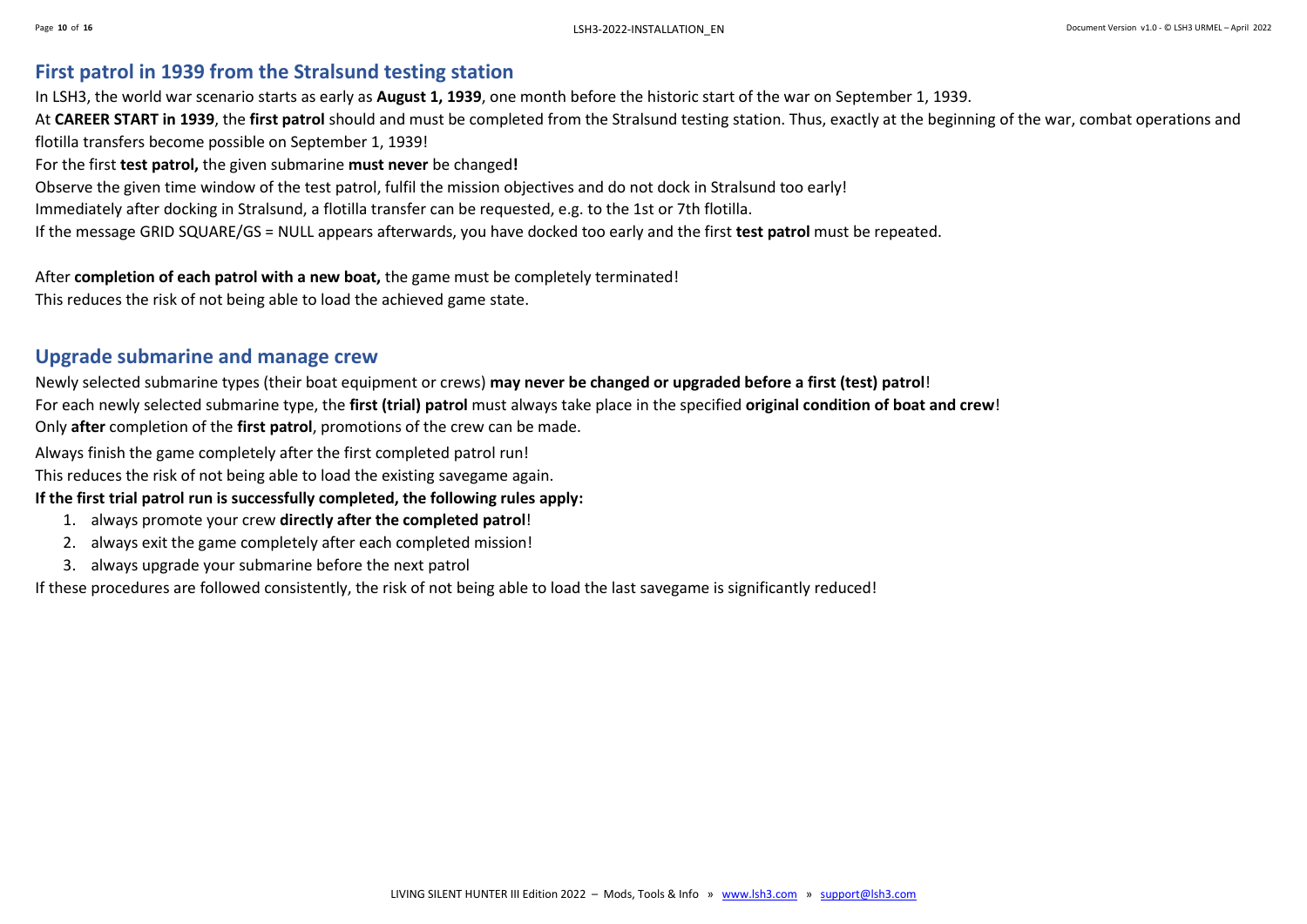## <span id="page-10-0"></span>**Save game "manually":**

Before and after each patrol, your commander's progress is **automatically** saved.

These automatic save points set by SH3 are quite reliable and can usually be reloaded without errors.

Caution should be taken when changing the type of submarine, when upgrading the equipment of the boat and / or also when transferring to another flotilla!

If this is the case, the game should be ended completely after the completion of the next enemy journey.

If after restarting the game, the CAREER can be loaded from the last save point, all changes have probably been applied correctly.

#### Unfortunately, SH3 is **still very error-prone when "manually saving the game at sea**"!

During a patrol, the game situation can be saved manually at any time, but you can not be sure whether this manual save can be reloaded later, or will work again later.

Many years of experience have shown that "manual saving" can often lead to the loss of the entire CAREER.

#### **For the safety of a valuable "CAREER 1939 to 1945" we therefore recommend not to use manual saving at sea at all!**

- If you still want to create manual save points at sea, you should follow these rules:
- 1. your boat must have at least 25 km distance to land
- 2. your boat must have at least 25 km distance to other entities
- 3. there must not be any interactions, for example no sensing messages or even fighting actions etc.
- 4. after each manual save point, the game **should be exited completely!**

If errors still occur (after restarting the game) when loading the last enemy run (or the last manual save point), this last patrol is faulty and thus permanently lost. In this case, you can only try to load previous save games (before/after patrols).

At best, you lose only one or more patrols, all the way back to the boat or even flotilla change. In the worst case, the entire CAREER can no longer be loaded, caused by manual save points at sea!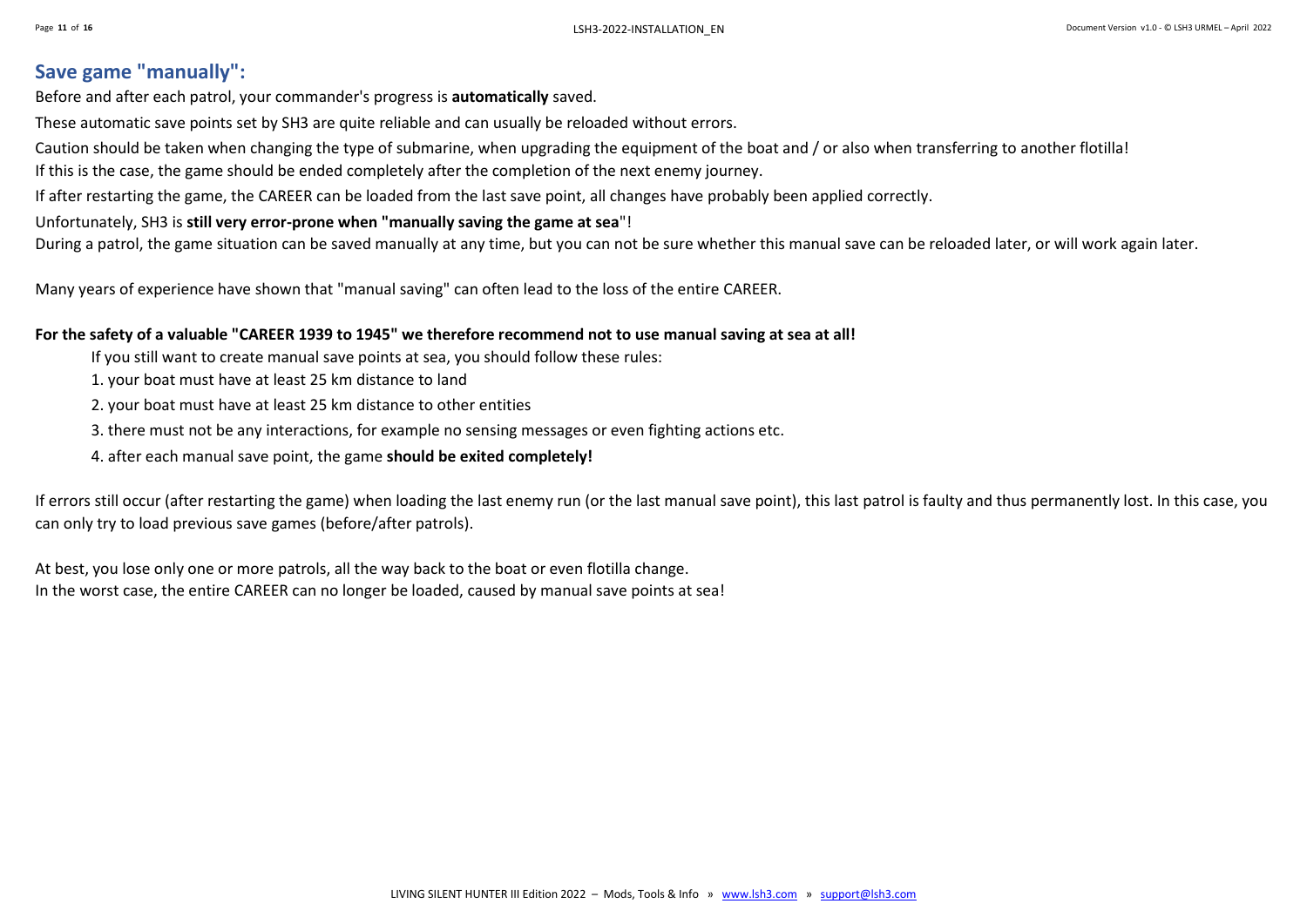## <span id="page-11-0"></span>**SH3 Tools and other helpful programs**

**Note: After installing "LSH3-2022" all necessary mods and patches are already installed and activated. To play LSH3-2022 you do not need any further customization!**

### <span id="page-11-1"></span>**"JSGME" - tool to activate LSH3 add-on mods:**

With tool "JSGME" - only if needed(!) - further additional mods can be activated. If you want to use additional mods, you should read the respective "Additional mod instructions" (PDF) first! The corresponding additional mod instructions are located > in the installation folder > **in the subfolder** "**\_LSH3-2022-MANUALS**". We strongly recommend to test the effects of additional mods first by means of a separate installation, before you activate additional mods for a new "CAREER".

#### **Add-on mod: "\_LSH3-2022\_\_\_Patch\_HSIE-V16B1" in "JSGME":**

### **The HSIE patch is already active by the installation of LSH3-2022 and thus all HSIE options are set optimally for LSH3-2022. Therefore this additional mod - for normal gameplay - should not be activated!**

With "HSIE OPTIONS SELECTOR" profound realism changes of the game are possible.

We recommend such interventions only for SH3 professionals with many years of experience in using HSIE patch options.

First read the manual "LSH3-2022\_Patch\_HSIE-V16B1\_EN.pdf" or the help (Help button) in "HSIE OPTIONS SELECTOR».

#### **If you want to make changes, you first have to start the HSIE tool "LSH3 2022 HSIE OPTIONS SELECTOR" (via desktop shortcut).**

Change the desired setting in the "HSIE OPTIONS SELECTOR" and save it.

So that these in the game become active now in "JSGME" the add-on mod " LSH3-2022 Patch HSIE-V16B1"!

Important: Changes to the "HSIE OPTIONS SELECTOR" options must always be made before starting a new "CAREER".

If changes are made during an existing CAREER, this will inevitably lead to a game crash and loss of the entire CAREER!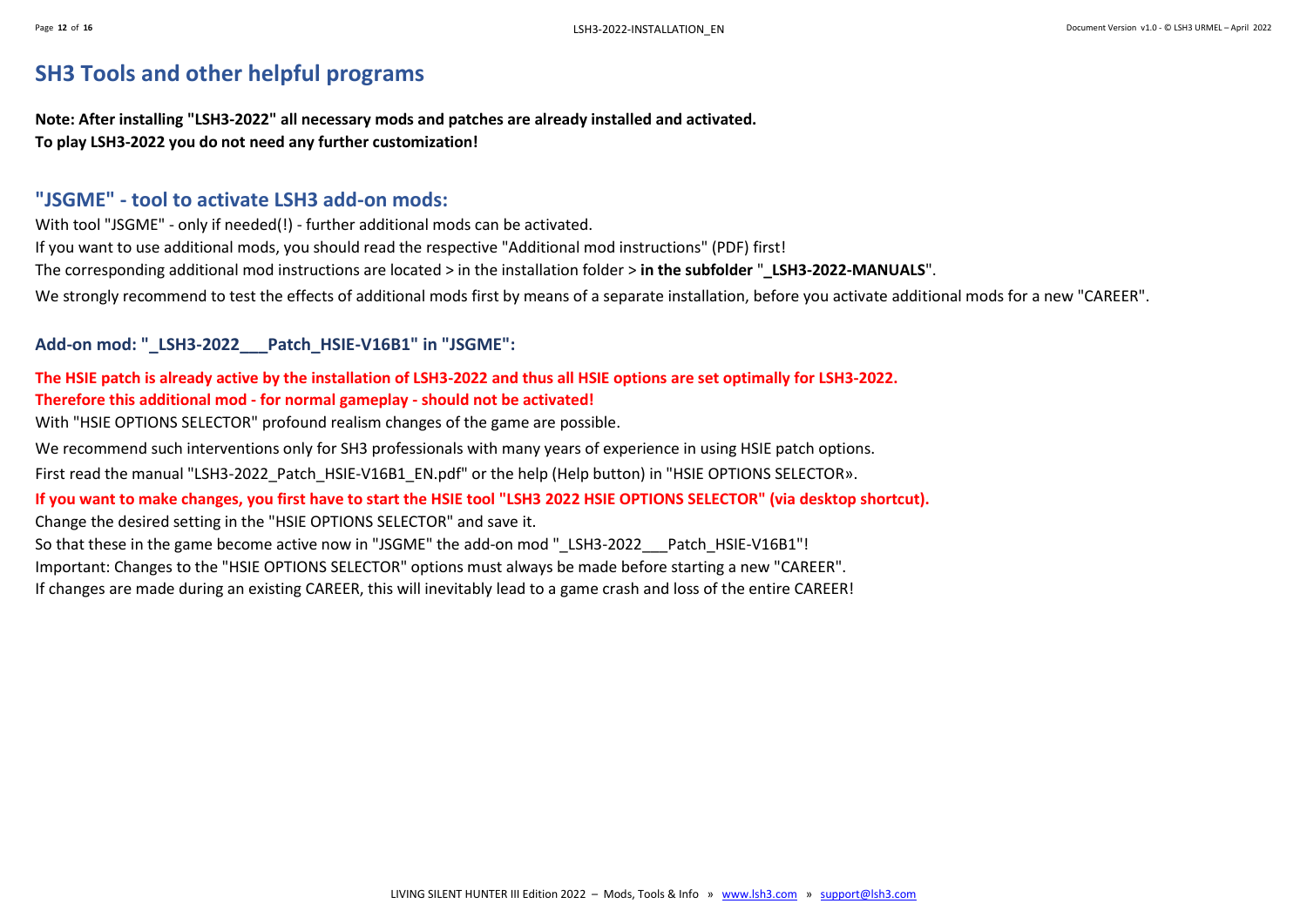### <span id="page-12-0"></span>**"LSH3-2022-MODARCHIVE-MANAGER" (MAM) - tool for using archived LSH3 additional mods:**

The "archived" LSH3 additional mods are not necessary for "normal" playing and therefore not listed directly in "JSGME" for a better overview.

The "archived" additional mods are located in the installation folder, in the subfolder "\_LSH3-2022-MODARCHIVE".

To use/activate the archived additional mods in "JSGME", start the tool **"LSH3-2022-MODARCHIVE-MANAGER" (via desktop shortcut**).

Mark there the desired additional mod and click on **COPY ARCHIVE-MOD TO JSGME**. After that the additional mod is available in "JSGME" and can be activated there if necessary. Also here it is recommended to read the respective additional mod instructions first.

### <span id="page-12-1"></span>**"LSH3-2022-COMMANDER" - tool for management of CAREERS 1939-1945.**

The "LSH3-2022-COMMANDER" is a powerful SH3 tool to manage commanders' CAREERS in detail. Also here we strongly recommend to read the document "**LSH3-2022-COMMANDER\_EN.pdf**" first.

### **Important: If you want to manage and play CAREERS in the future with "LSH3-2022-COMMANDER", you must be aware that the game can only be started with "LSH3-2022-COMMANDER" afterwards!**

It is also important to understand the connection between the setting options in "LSH3-2022-COMMANDER in combination with the setting options of "HSIE OPTIONS SELECTOR". In any case, the use of "LSH3-2022-COMMANDER" and/or in combination with "HSIE OPTIONS SELECTOR" should be checked first. For this we recommend to create a separate "LSH3-2022" installation. This can also be used for SINGLE PLAYER MISSIONS.

If you, without in-depth knowledge, use "LSH3-2022-COMMANDER" and "HSIE OPTIONS SELECTOR" together and start new CAREERS, you must expect that CAREERS suddenly no longer work, or save points can no longer be loaded.

As said, we strongly recommend to create multiple installations to test all included additional mods, patches and tools before applying the desired settings to the RUN installation. Another LSH3-2022 installation (e.g. for tests or even SINGLE PLAYER MISSIONS) is best suited for this. Start the multi installation program ("**LSH3-2022-MULTIINSTALLATION.EXE**") to create another LSH3-2022 installation.

#### <span id="page-12-2"></span>**Folder "LSH3-2022-TOOLS"**

**The LSH3-2022 desktop shortcut can be used to directly access the folder** "**LSH3-2022-TOOLS**". There are many helpful programs, for players and SH3 modders. For example PicPick, for optimal screenshots, FRAPS, for video recordings, HAMACHI, for online connection, and much more. Just have a look and read the respective information texts!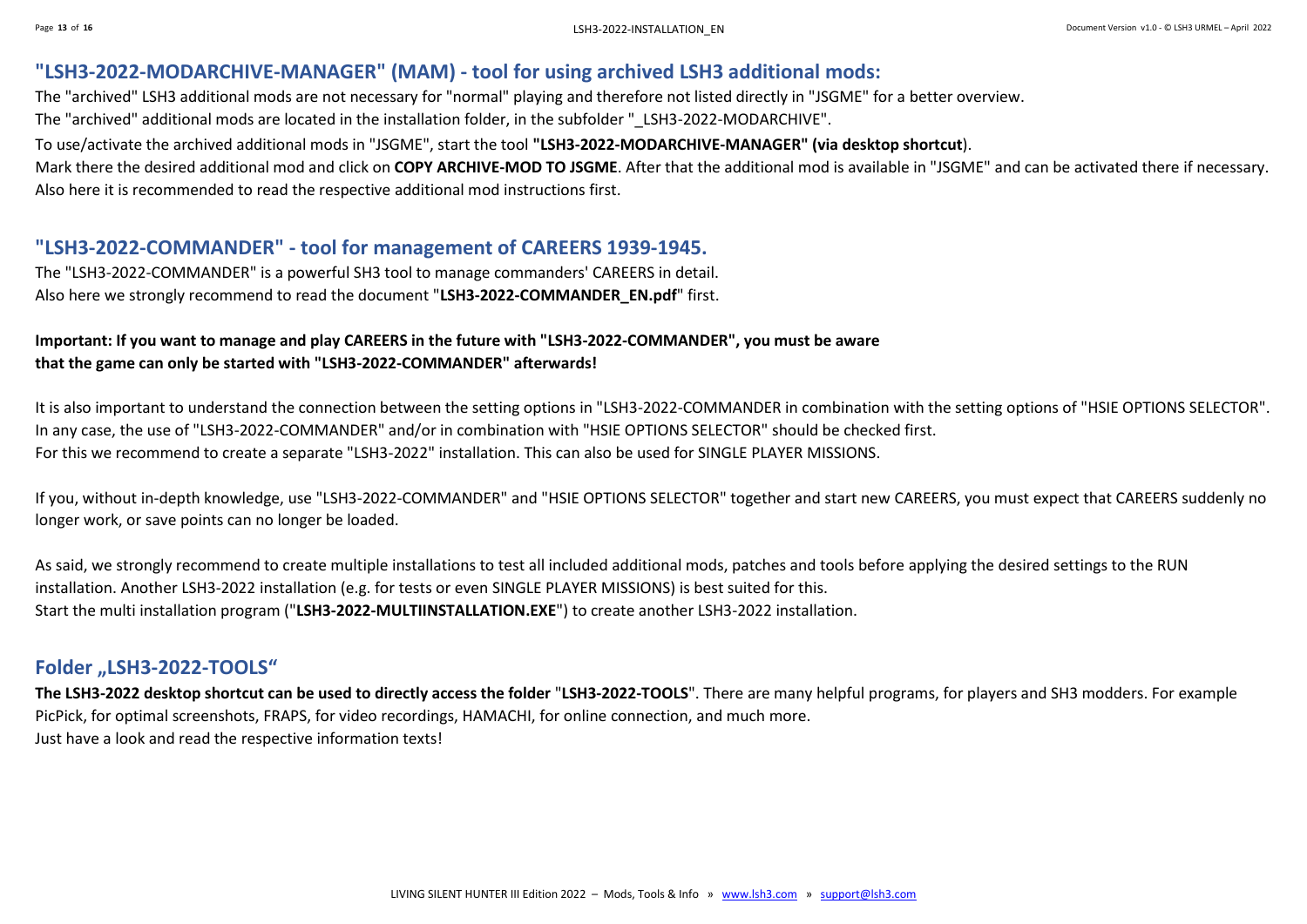## <span id="page-13-0"></span>**Donations - Appeal for donations to support the L/SH3 community.**

For 17 years the LSH3 team has financed all running costs for the public and free LSH3 project itself. We also donate regularly ourselves, e.g. for forums, licenses or HW/SW purchases. So today we are grateful for every single donation, because by donating you support the survival of the whole L/SH3 community worldwide!

Please donate via **PayPal** simply and directly to PayPal recipient: **donation@lsh3.com** Or contact us by mail, at [donation@lsh3.com](mailto:donation@lsh3.com)**,** for a donation via bank details.

Please let's work together to keep our all L/SH3 project alive - even beyond 2022!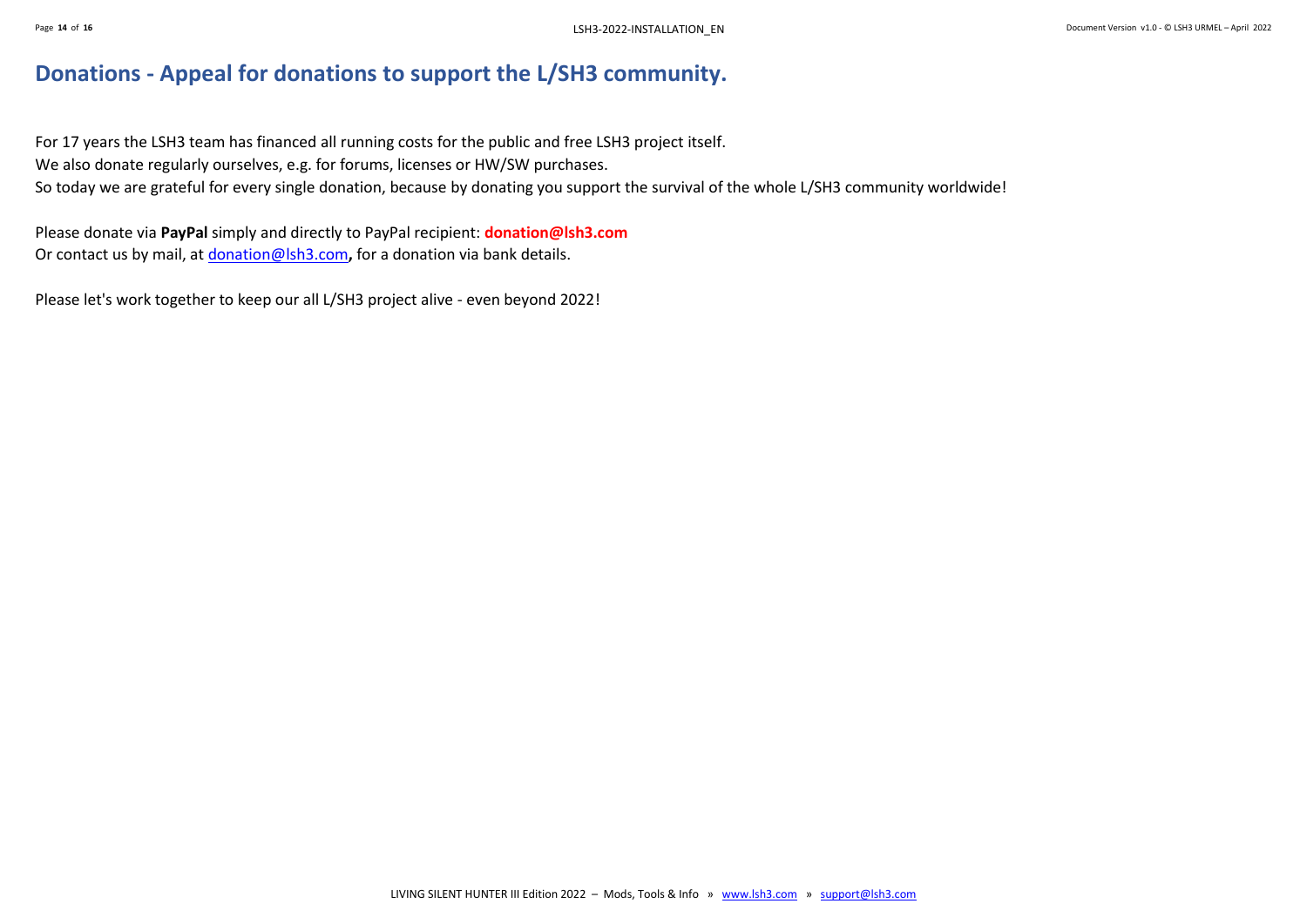## <span id="page-14-0"></span>**Contacts - list of SH3 contacts still available today.**

Countless SH3 enthusiasts around the world worked on improving the game. The best works were summarized in the following **supermods**:

**LSH3** - **L**iving **S**ilent **H**unter **III** - **Edition 2022** by **Urmel**, **Blueduck**, **Eremit** & **Team** Full Version: v22 Release: April 2022 Content: 4GB Patch, HSIE&TYCHO Patch, JSGME, SH3-Commander Requires Windows: 10, 8GB RAM, 2GB VRAM Original Download & Support[: www.lsh3.com](http://www.lsh3.com/)

**CCoM** - **C**aptain's **C**hoice of **M**ods by **Rowi58** († 23.08.2018) Full Version: v12 Release: 2016 Content: JSGME, SH3-Commander Requires Windows: 7 or newer, 8GB RAM Download[: Forum HdR > CCOM](https://www.roehrenfahrer.de/forum/viewforum.php?f=49)

**NYGM** - **N**ot **Y**our **G**randmothers **M**od Tonnage War Mod by **Stiebler** & **Team** Full Version: v3 Release: 2011 / Update: 2017 Content: Many Patches and tools Requires Windows: XP or newer Information & Download[: http://www.subsim.com/mods1/nygm/](http://www.subsim.com/mods1/nygm/)

**GWX** - The **G**rey **W**olves E**x**perience by **Kptn. Lehmann, Jimbuna & Team** Full Version: v3 Gold Release: 2011 Content: JSGME Requires Windows: XP or newer Original Download[: http://www.thegreywolves.com/](http://www.thegreywolves.com/)

**WAC** - **W**ar **A**ce **C**ampaign by **HanSolo** Full Version: v5.2 Release: 2019 Content: Many Patches and Tools Requires Windows: XP or newer Original Download[: http://war-ace-campaign.webnode.at/](http://war-ace-campaign.webnode.at/) **AOTD** – **A**ces **o**f **t**he **D**eep by **CaptainNemo & Team** Full Version: v2.02 Release: 2006 Content: No tools Requires Windows: XP or newer Download[: Forum SUBSIM > AOTD](https://www.subsim.com/radioroom/showthread.php?t=88518)

Even after 17 years, the SH3 gaming community is still very much alive and active. **Contact with like-minded people and concrete SH3 help is available in the following forums:**

SH3 forums in German language: **HdR:** [Hafen der Röhrenfahrer](https://roehrenfahrer.iphpbb3.com/forum/index.php?nxu=22161106nx65653) **Ubisoft**: The forums were discontinued on 03-31-2022

SH3 forums in English language: **SubSim**: [www.subsim.com](http://www.subsim.com/)

## <span id="page-14-1"></span>**Plissken's SH3 file archive - the last and biggest "SH3 memory" worldwide**

Plissken 04 collects tirelessly and worldwide any files for SH3 since 17 years! If you are looking for something for SH3, you will find it on Plissken's server for sure!

Here are the access data to the Plissken file server: [https://maikhaas.synology.me](https://maikhaas.synology.me/joomla/index.php?option=com_content&view=category&layout=blog&id=20&Itemid=331&lang=de)